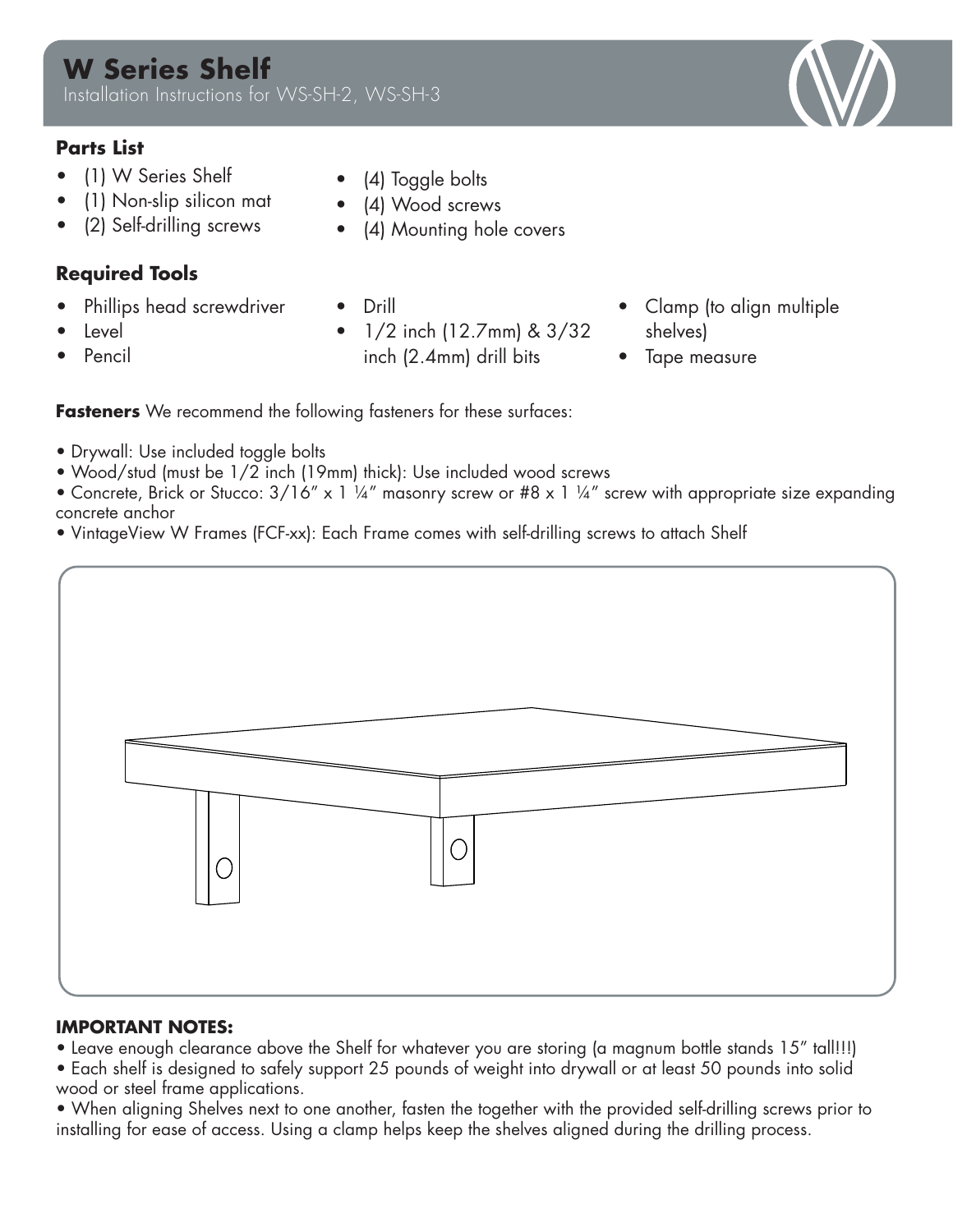## **Instructions: W Series Shelf**











## **1. MARK MOUNTING HOLES**

Position the shelf on the wall where it is to be installed. Make sure there is adequate space above the shelf to store your items (Hint: a magnum wine bottle is usually 15" tall standing upright). Use a level to ensure the shelf is perfectly horizontal. Mark all four (4) mounting hole locations with a pencil (Figure A), and set the Shelf aside.

# **2. PREP SURFACE FOR ANCHORS**

Using the 3/32" bit, drill a pilot hole in the center of the marked hole locations. If a marked hole location is over a stud or the surface is wood (1/2" thick or greater) drill the pilot hole only and skip to step 3B. For drywall, use the 1/2" bit to enlarge the pilot hole for the toggle bolt (Figure B).

## **3. HANG THE SHELF for Drywall**

Remove the expanding nuts from the toggle bolts and insert the bolts through the mounting holes. Thread the expanding nuts back onto the bolts until the tip of the bolt is slightly protruding from the nut with the wings positioned so they will fold toward the head of the bolt (Figure C). Align the folded wings of the expanding nuts with the holes in the wall and gently push them through the wall, ensuring that both wings of the nut expand on the back side of the wall. When all toggle bolts are in place, gently tighten them using a screwdriver. Check that the shelf is level and fully tighten the toggle bolts.

## **for Wood**

Fasten the shelf through the mounting holes using the provided wood screws. (Figure D)

# **4. INSERT MOUNTING HOLE CAPS**

With the shelf fastened to the wall, simply press the provided mounting hole caps into the 1/2 inch holes in the face of the shelf to cover the mounting hardware.